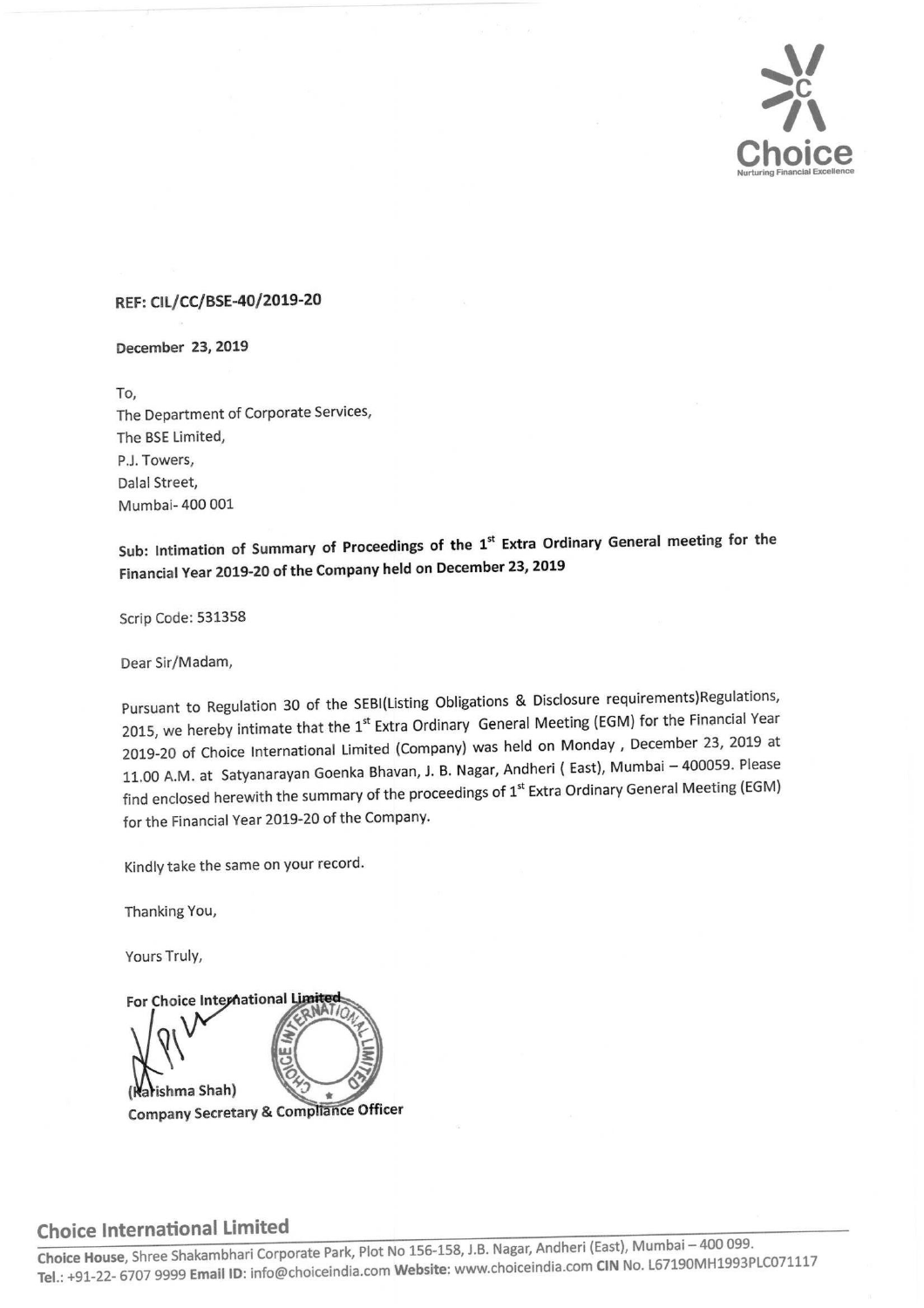

# Summary of the Proceedings of 1\* Extra Ordinary General Meeting of the Company for the Summary of the Proceedings of 1<sup>st</sup> Extra Ordina<br>Financial Year 2019-20 Financial Year 2019-20

The 1<sup>st</sup> Extra Ordinary General Meeting (EGM) for the Financial Year 2019-20 of the members of Choice International Limited was held on Monday , December 23, 2019 at 11.00 A.M. at Satyanarayan Goenka Bhavan, J. B. Nagar, Andheri ( East), Mumbai — 400059.

### Present:

| 1. | Mr. Kamal Poddar        | $\overline{\phantom{a}}$ | <b>Managing Director</b>  |
|----|-------------------------|--------------------------|---------------------------|
|    | 2. Mr. Ajay Kejriwal    | $\overline{\phantom{a}}$ | <b>Executive Director</b> |
|    | 3. Mrs. Hemlata Poddar  | $\overline{\phantom{a}}$ | Non-Executive Director    |
|    | 4. Mr. Bharatkumar Shah | $\overline{\phantom{a}}$ | Independent Director      |
|    |                         |                          |                           |

The Meeting was chaired by Mr. Kamal Poddar, Managing Director of the Company, on presence of requisite quorum, the meeting was called in order.

Mr. Kamal Poddar briefed to the members the details for the Preferential Issue.

The Chairman informed the members that pursuant to the provisions of Section 108 of the Companies Act, 2013 read with Rule 20 of the Companies (Management and Administration) Rules, 2014 as amended as per Regulation 44 of SEBI (Listing Obligations and Disclosure Requirements) Regulation, 2015 the Company has provided an electronic voting facility to the Members of the Company in respect of businesses to be transacted at the EGM. The e- voting period commenced on December 20, 2019 at 9.00 A.M. and ended on December 22, 2019 at 6.00 P.M.

The Members were informed that M/s. R M Mimani & Associates LLP, Practicing Company Secretaries, has been appointed as the Scrutinizer to scrutinize the e-voting process in a fair and transparent manner.

The Chairman invited the Members to make their observations \_, if any, which were suitably replied.



# Choice International Limited